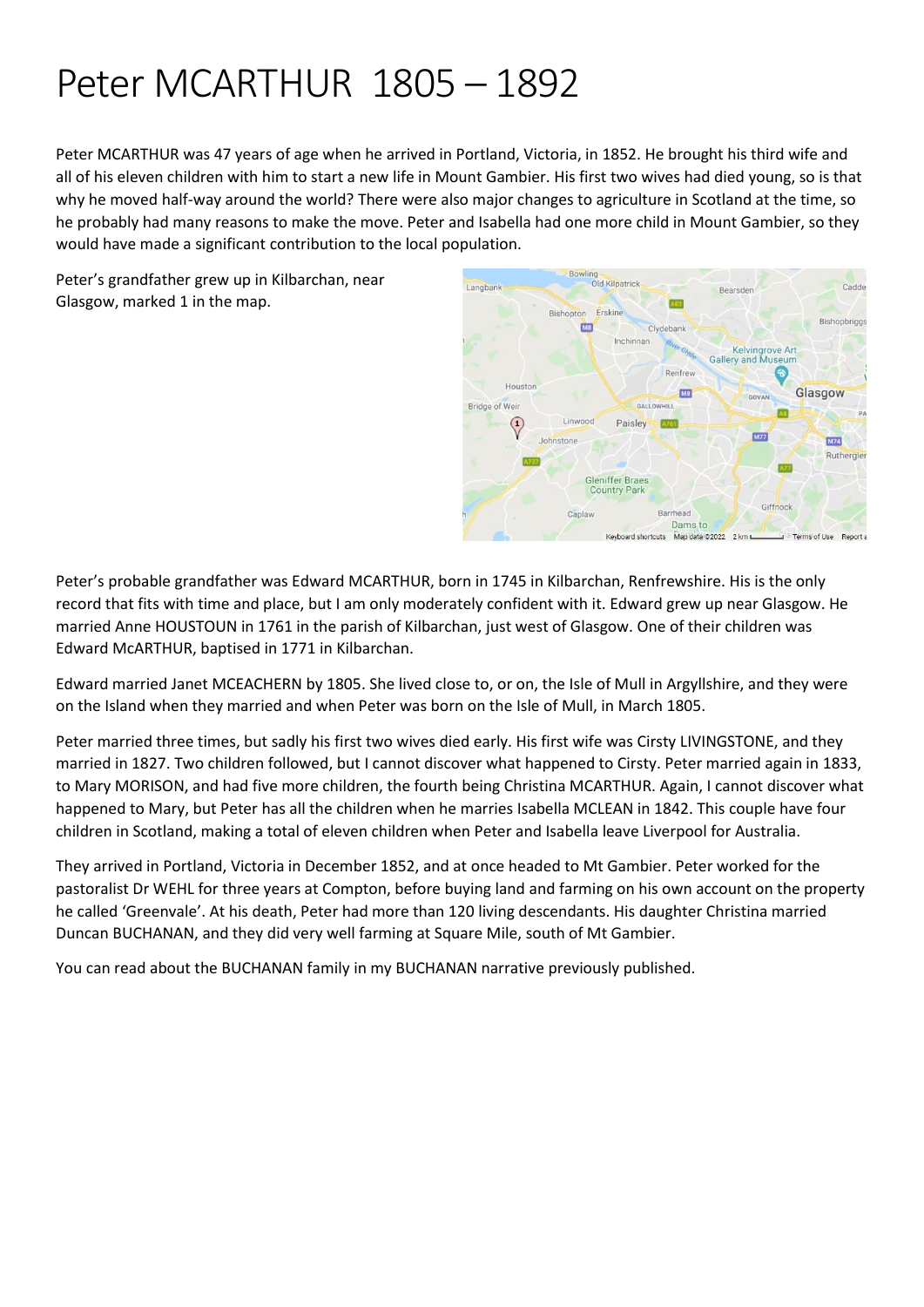# Related Surnames Through Marriage

## Christina LIVINGSTON

Peter MCARTHUR's first wife was Cirsty LIVINGSTON. She was born in 1809, in Kilfinichen and Kilvickeon, and her parents were Angus LIVINGSTON and Margaret HALL. They lived on the Isle of MULL.

## Mary MCCORMACK

Peter's second wife was Mary MCCORMACK. She was born in 1813 in Kilfinichen and Kilvickeon, on the Isle of Mull. Her parents were Donald MCCORMACK and Betty POLLOCK.

## Isabella MCLEAN

Both Cirsty/Christina and Mary died young, leaving Peter with young children. His third wife was Isabella MCLEAN, born in 1813, in Kilvinver and Kilmerfort. This was on the mainland, but not far away. Her parents were Donald MCLEAN and Peggy MCDOUGALL.

## Janet MCEACHERN

Peter's mother and the wife of Edward MCARTHUR was Janet MCEACHERN, born in 1813 in Kilninian and Kilmore. Her parents were Niel MCEACHERN and Catharine MCQUARY.

## Anne HOUSTOUN

Edward MCARTHUR senior's wife was Anne HOUSTOUN, born about 1740. She married Edward in 1761 in Kilbarchan, Renfrewshire, Scotland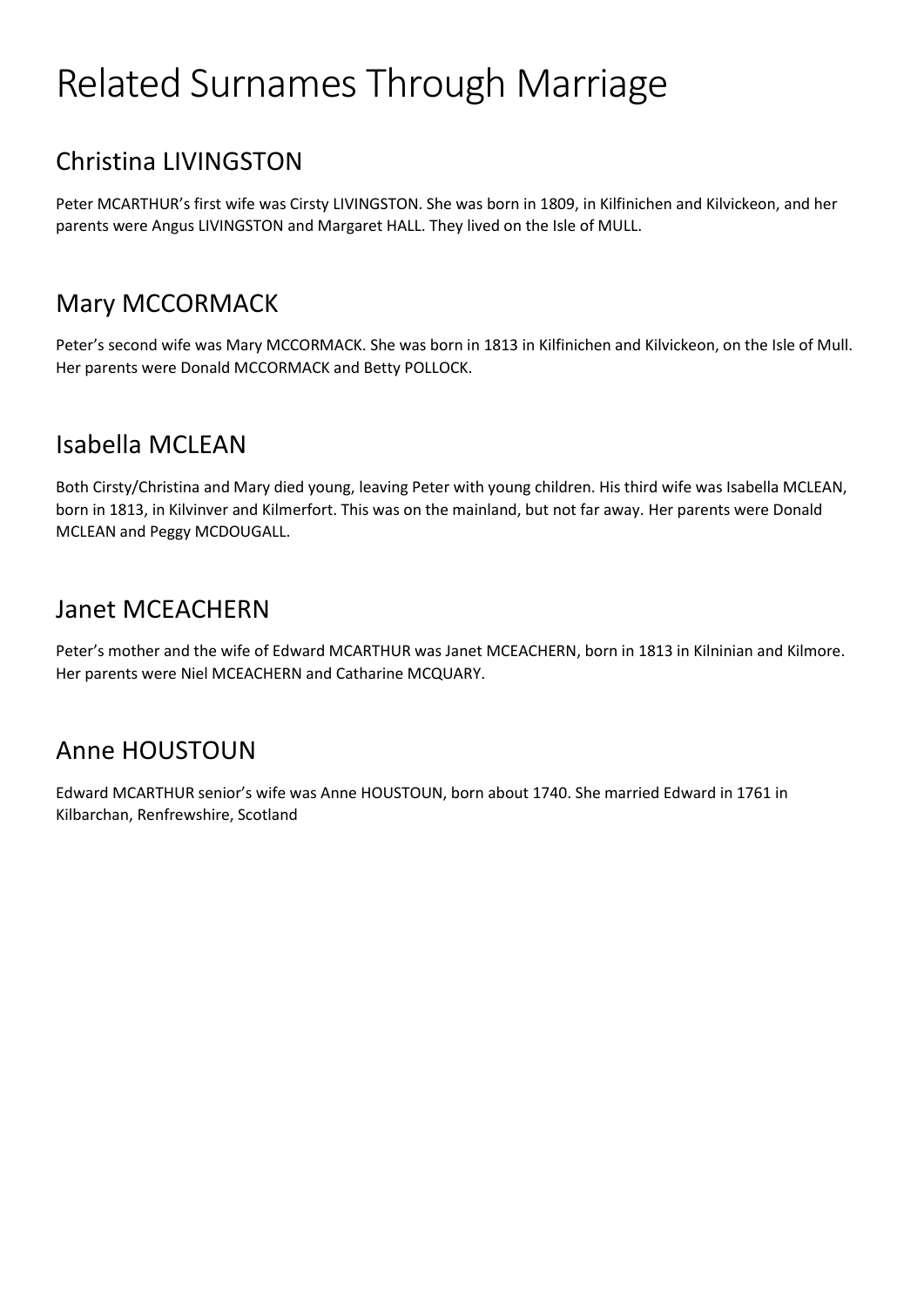# Facebook Summary

Peter MCARTHUR was 47 years of age when he arrived in Portland, Victoria, in 1852. He brought his third wife and all of his eleven children with him to start a new life in Mount Gambier. His first two wives had died young, so is that why he moved half way around the world? There were also major changes to agriculture in Scotland at the time, so he probably had many reasons to make the move. Peter and Isabella had one more child in Mount Gambier, so they would have made a significant contribution to the local population.

Peter is Anne SQUIRE's 3 x great grandfather. The ancestral line is as follows:

Anne's mother was Joan LANGDON, changed from MIENCKE in 1915. She was born in Adelaide in 1915, and married Raymond KEIGHTLEY in 1944.

Anne's grandmother was Effie BARRETT, born in 1884 in Mt Gambier. She married Gordon MEINCKE in 1911, and they changed their surname to LANGDON in 1915.

Anne's great grandmother was Flora BUCHANAN, born in 1860 in Mt Gambier. She married Hugh BARRETT in 1880, in Mt Gambier.

Anne's great x 2 grandmother was Christina MCARTHUR, born in 1838 on the Isle of Mull, Scotland. She married Duncan BUCHANAN in 1857 in Mt Gambier.

Anne's great x 3 grandfather was Peter MCARTHUR, born in 1805 on the Isle of Mull, Scotland. He married Cirsty LIVINGSTON in 1827, on Mull.

Anne's great x 4 grandfather was Edward MCARTHUR, born in 1771, near Glasgow. He married Janet MCEACHERN around 1804.

Anne's great x 5 grandfather was also an Edward, born in 1745, near Glasgow. He married Anne HOUSTOUN in 1761.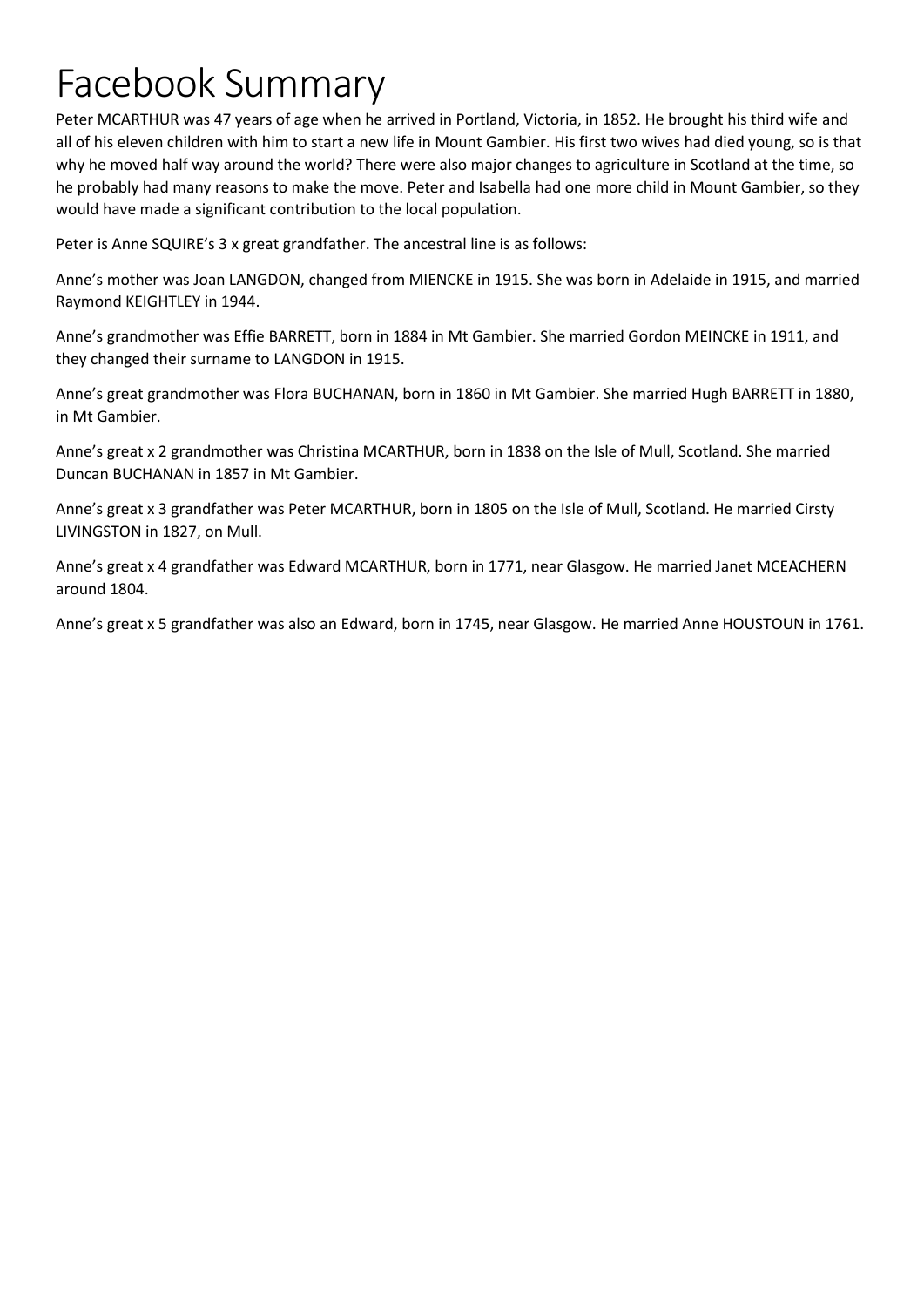## **Peter MCARTHUR**

### **Generation: 1**

1. [Peter MCARTHUR](https://jansquire.com/tng/getperson.php?personID=I709&tree=squire) was born on 26 Mar 1805 in Isle of Mull, Argylshire, Scotland (son of Edward MCARTHUR and Janet MCEACHERN); died on 26 Aug 1892 in Mount Gambier, South Australia, Australia.

Peter married [Christina LIVINGSTON](https://jansquire.com/tng/getperson.php?personID=I1384&tree=squire) on 18 Dec 1827 in Kilfinichen and Kilvickeon, Argyllshire, Scotland, . Christina (daughter of Angus LIVINGSTON and Margaret HALL) was born in 1809 in Kilfinichen and Kilvickeon, Argyllshire, Scotland, ; was christened on 29 Oct 1809 in Kilfinichen and Kilvickeon, Argylshire, Scotland. [\[Group Sheet](https://jansquire.com/tng/familygroup.php?familyID=F404&tree=squire)]

#### Children:

- i. [Ann MCARTHUR](https://jansquire.com/tng/getperson.php?personID=I1385&tree=squire) was born on 12 Oct 1829 in Isle of Mull, Argylshire, Scotland; was christened on 17 Oct 1829 in Kilfinichen and Kilvickeon, Argyllshire, Scotland, ; died on 11 Sep 1894 in Mount Gambier, South Australia, Australia.
- ii. [John MCARTHUR](https://jansquire.com/tng/getperson.php?personID=I1386&tree=squire) was born in 1831 in Argylshire, Scotland; was christened on 18 Sep 1831, in Kilfinichen and Kilvickeon, Argyllshire, Scotland, ; died on 26 May 1885 in Millicent, South Australia, Australia.

Peter married [Mary MCCORMACK.](https://jansquire.com/tng/getperson.php?personID=I710&tree=squire) Mary was born in 1813 in Kilfinichen and Kilvickeon, Argyllshire, Scotland, ; was christened on 19 Dec 1813 in Kilfinichen and Kilvickeon, Argylshire, Scotland. [[Group Sheet\]](https://jansquire.com/tng/familygroup.php?familyID=F231&tree=squire)

#### Children:

- i. [Dugald MCARTHUR](https://jansquire.com/tng/getperson.php?personID=I1381&tree=squire) was born on 10 Feb 1833 in Isle of Mull, Argylshire, Scotland; died on 21 Apr 1908 in Mount Gambier, South Australia, Australia.
- ii. [Archibald MCARTHUR](https://jansquire.com/tng/getperson.php?personID=I704&tree=squire) was born on 25 Nov 1834 in Isle of Mull, Argylshire, Scotland; died on 10 Jul 1911 in Mount Gambier, South Australia, Australia; was buried in Cemetery, Mt Gambier, South Australia, Australia.
- iii. [Neil MCARTHUR](https://jansquire.com/tng/getperson.php?personID=I1382&tree=squire) was born on 24 Dec 1836 in Iona, Argyllshire, Scotland; was christened on 8 Apr 1837 in Iona, Argyllshire, Scotland; died on 2 Jan 1878 in Mount Gambier, South Australia, Australia; was buried on 4 Jan 1878 in Lake Terrace Cemetery, Mount Gambier, South Australia, Australia.
- iv. [Christina MCARTHUR](https://jansquire.com/tng/getperson.php?personID=I681&tree=squire) was born on 3 Dec 1838 in Iona, Skye, Scotland; died on 11 Aug 1923 in Mount Gambier, South Australia, Australia.
- v. [Marrion Flora MCARTHUR](https://jansquire.com/tng/getperson.php?personID=I1383&tree=squire) was born on 17 Oct 1840 in Iona, Argyllshire, Scotland; was christened on 20 Nov 1840 in Iona, Argyllshire, Scotland; died on 20 Feb 1924 in Prospect, South Australia, Australia.
- vi. [Donald MCARTHUR](https://jansquire.com/tng/getperson.php?personID=I1391&tree=squire) was born on 18 Dec 1842 in Scotland; died on 22 Oct 1912 in Mount Gambier, South Australia, Australia.

Peter married [Isabella MCLEAN](https://jansquire.com/tng/getperson.php?personID=I1387&tree=squire). Isabella was born in 1813 in Kilninver and Kilmerfort, Argyllshire, Scotland; was christened on 13 Feb 1813 in Kilninver and Kilmerfort, Argyllshire, Scotland; died on 19 May 1887 in Mount Gambier, South Australia, Australia; was buried on 21 May 1887 in Mount Gambier, South Australia, Australia. [[Group Sheet\]](https://jansquire.com/tng/familygroup.php?familyID=F405&tree=squire)

Children:

- i. [Mary MCARTHUR](https://jansquire.com/tng/getperson.php?personID=I1392&tree=squire) was born on 26 Feb 1845 in Iona, Argyllshire, Scotland; was christened on 28 Feb 1845 in Iona, Argyllshire, Scotland.
- ii. [Eliza MCARTHUR](https://jansquire.com/tng/getperson.php?personID=I1388&tree=squire) was born on 10 Jun 1847 in Scotland.
- iii. [James MCARTHUR](https://jansquire.com/tng/getperson.php?personID=I1389&tree=squire) was born on 3 Aug 1849 in Scotland; died on 29 Oct 1903 in Mount Gambier, South Australia, Australia.
- iv. [Charles MCARTHUR](https://jansquire.com/tng/getperson.php?personID=I1390&tree=squire) was born on 14 Jul 1855 in Square Mile, Mt Gambier, South Australia, Australia; died on 16 Oct 1932 in Mount Gambier, South Australia, Australia; was buried on 17 Oct 1932 in Mount Gambier, South Australia, Australia.

#### **Generation: 2**

2. [Edward MCARTHUR](https://jansquire.com/tng/getperson.php?personID=I2769&tree=squire) was born in 1771 (son of Edward ARTHUR and Anne HOUSTOUN).

Edward married Janet MCEACHERN. Janet (daughter of Niel MCEACHERN and Catharine MCQUARY) was born in 1782 in Kilninian and Kilmore, Argyllshire, Scotland; was christened on 27 Jan 1782 in Kilninian and Kilmore, Argyllshire, Scotland. [[Group Sheet\]](https://jansquire.com/tng/familygroup.php?familyID=F827&tree=squire)

- 3. [Janet MCEACHERN](https://jansquire.com/tng/getperson.php?personID=I2770&tree=squire) was born in 1782 in Kilninian and Kilmore, Argyllshire, Scotland; was christened on 27 Jan 1782 in Kilninian and Kilmore, Argyllshire, Scotland (daughter of Niel MCEACHERN and Catharine MCQUARY). Children:
	- i. 1. Peter MCARTHUR was born on 26 Mar 1805 in Isle of Mull, Argylshire, Scotland; died on 26 Aug 1892 in Mount Gambier, South Australia, Australia.
	- ii. [Archibald MCARTHUR](https://jansquire.com/tng/getperson.php?personID=I4812&tree=squire) was born in 1806 in Kilfinichen and Kilvickeon, Argyllshire, Scotland, ; was christened on 20 Apr 1806 in Kilfinichen and Kilvickeon, Argylshire, Scotland.